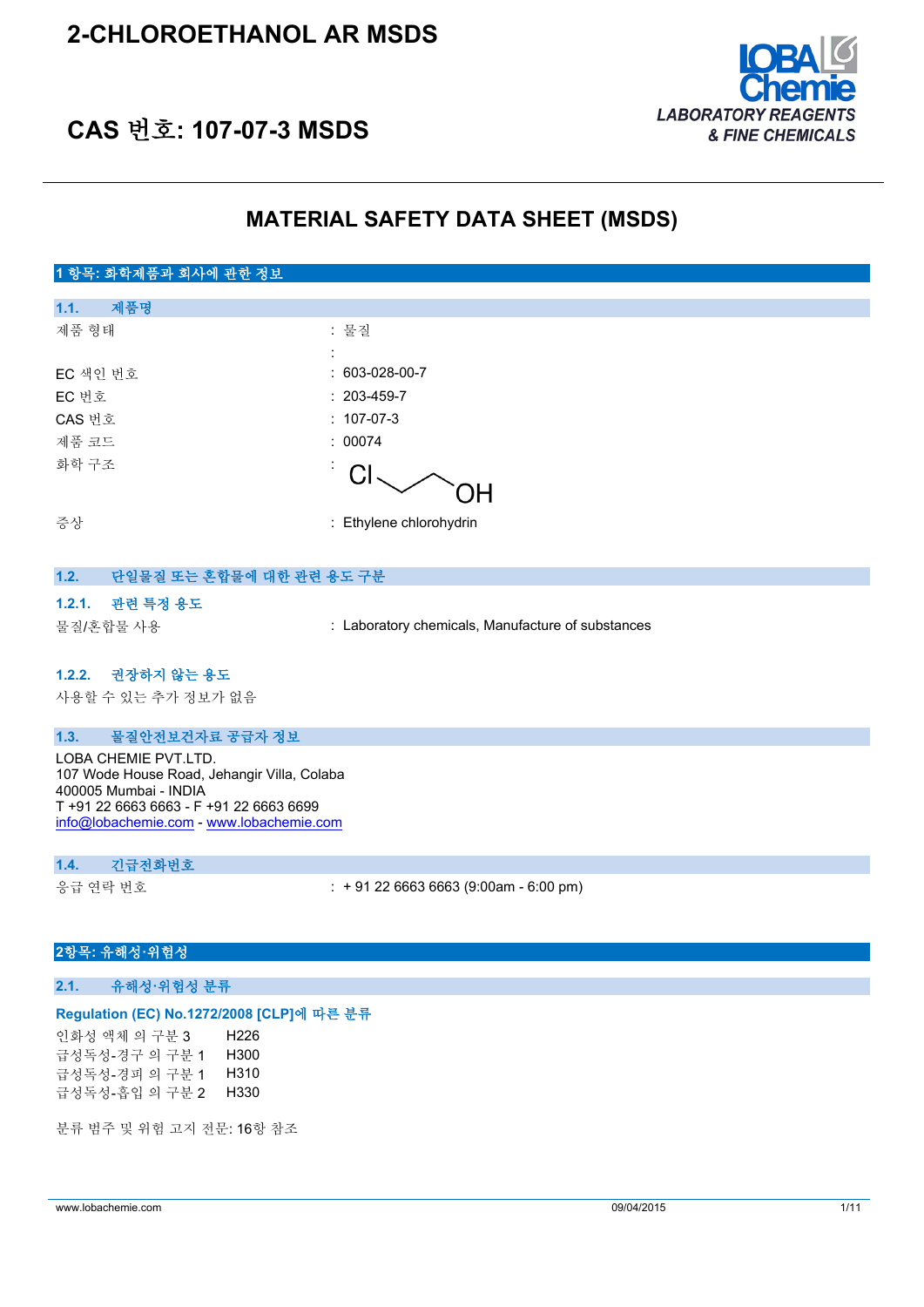물질안전보건자료

### **Directive 67/548/EEC 또는 Directive 1999/45/EC에 따른 분류**

T+; R26/27/28 Full text of R-phrases: see section 16

### **물리화학적, 인체 건강 및 환경상의악영향**

사용할 수 있는 추가 정보가 없음



| 2.3. 기타 정보         |
|--------------------|
| 사용할 수 있는 추가 정보가 없음 |

| 3항목: 구성성분의 명칭 및 함유량 |                      |
|---------------------|----------------------|
|                     |                      |
| 단일물질<br>3.1.        |                      |
| 명칭                  | : 2-CHLOROETHANOL AR |
| CAS 번호              | $: 107-07-3$         |
| EC 번호               | $: 203 - 459 - 7$    |
| EC 색인 번호            | $: 603-028-00-7$     |
|                     |                      |

R- 및 H- 문구에 대한 전문: 16항 참조

**3.2. 혼합물**

해당없음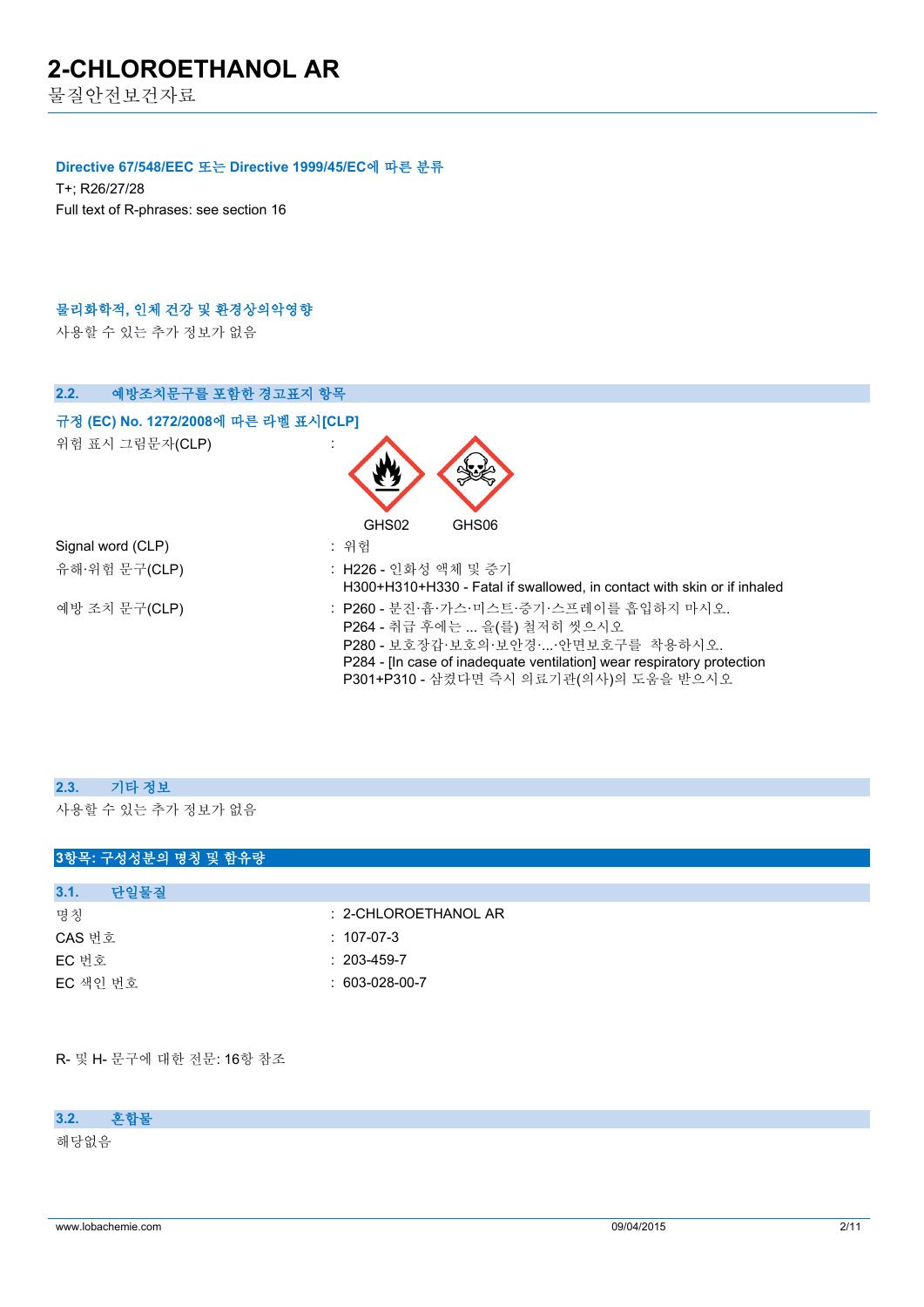물질안전보건자료

### **4항목: 응급조치요령**

| 4.1.<br>응급조치 요령                                |                                                                                                                                                                  |
|------------------------------------------------|------------------------------------------------------------------------------------------------------------------------------------------------------------------|
|                                                |                                                                                                                                                                  |
| 흡입 후 응급 조치                                     | : Remove person to fresh air and keep comfortable for breathing. Give oxygen or<br>artificial respiration if necessary. If you feel unwell, seek medical advice. |
| 피부 접촉 후 응급 조치                                  | : Wash skin with plenty of water. 피부 자극이 생기면 의학적인 조언·주의를 받으시오.                                                                                                   |
| 안구 접촉 후 응급 조치                                  | : 몇 분간 물로 조심해서 씻으시오. Rinse eyes with water as a precaution. 가능하면<br>콘택트렌즈를 제거하시오. 계속 씻으시오.                                                                       |
| 섭취 후 응급 조치                                     | : Rinse mouth out with water. If you feel unwell, seek medical advice.                                                                                           |
| 변이원성<br>4.2.                                   |                                                                                                                                                                  |
| 흡입 후 증상/부상                                     | : 흡입하면 치명적임.                                                                                                                                                     |
| 피부 접촉 후 증상/부상                                  | : 피부와 접촉하면 치명적임.                                                                                                                                                 |
| 섭취 후 증상/부상                                     | : 삼키면 치명적임.                                                                                                                                                      |
| 즉각적인 치료 및 특수 치료 필요 여부 표시<br>4.3.               |                                                                                                                                                                  |
| Treat symptomatically.                         |                                                                                                                                                                  |
| 5항목: 폭발·화재시 대처방법                               |                                                                                                                                                                  |
|                                                |                                                                                                                                                                  |
| 적절한 소화제<br>5.1.                                |                                                                                                                                                                  |
| 적절한 소화제                                        | : dry chemical powder, alcohol-resistant foam, carbon dioxide (CO2).                                                                                             |
| 부적절한 소화재                                       | : Do not use a heavy water stream.                                                                                                                               |
| 화학물질로부터 생기는 특정 유해성<br>5.2.                     |                                                                                                                                                                  |
| 화재 위험                                          | : 인화성 액체 및 증기.                                                                                                                                                   |
| 소방대원을 위한 조언<br>5.3.                            |                                                                                                                                                                  |
| 화재 진압 중 보호                                     | : Do not attempt to take action without suitable protective equipment.                                                                                           |
| 6항목: 누출사고시 대처방법                                |                                                                                                                                                                  |
|                                                |                                                                                                                                                                  |
| 인체를 보호하기 위해 필요한 조치사항 및 보호구<br>6.1.             |                                                                                                                                                                  |
| 비응급 요원용<br>6.1.1.                              |                                                                                                                                                                  |
| 응급 조치                                          | : Evacuate unnecessary personnel.                                                                                                                                |
| 6.1.2. 응급 구조대용                                 |                                                                                                                                                                  |
| 보호 장비                                          | : 적절한 개인 보호구를 착용하시오.                                                                                                                                             |
| 응급 조치                                          | : Stop release.                                                                                                                                                  |
|                                                |                                                                                                                                                                  |
| 환경을 보호하기 위해 필요한 조치사항<br>6.2.<br>환경으로 배출하지 마시오. |                                                                                                                                                                  |
| 6.3.                                           |                                                                                                                                                                  |
| 정화 또는 제거 방법<br>세척 방법                           | : 누출물을 모으시오. On land, sweep or shovel into suitable containers. Soak up spills<br>with inert solids, such as clay or diatomaceous earth as soon as possible.     |
|                                                |                                                                                                                                                                  |
| 기타 항목 참조<br>6.4.<br>사용할 수 있는 추가 정보가 없음         |                                                                                                                                                                  |
|                                                |                                                                                                                                                                  |
| 7항목: 취급 및 저장방법                                 |                                                                                                                                                                  |
| 안전취급요령<br>7.1.<br>안전취급요령                       | : 눈, 피부, 의복에 묻지 않도록 하시오.                                                                                                                                         |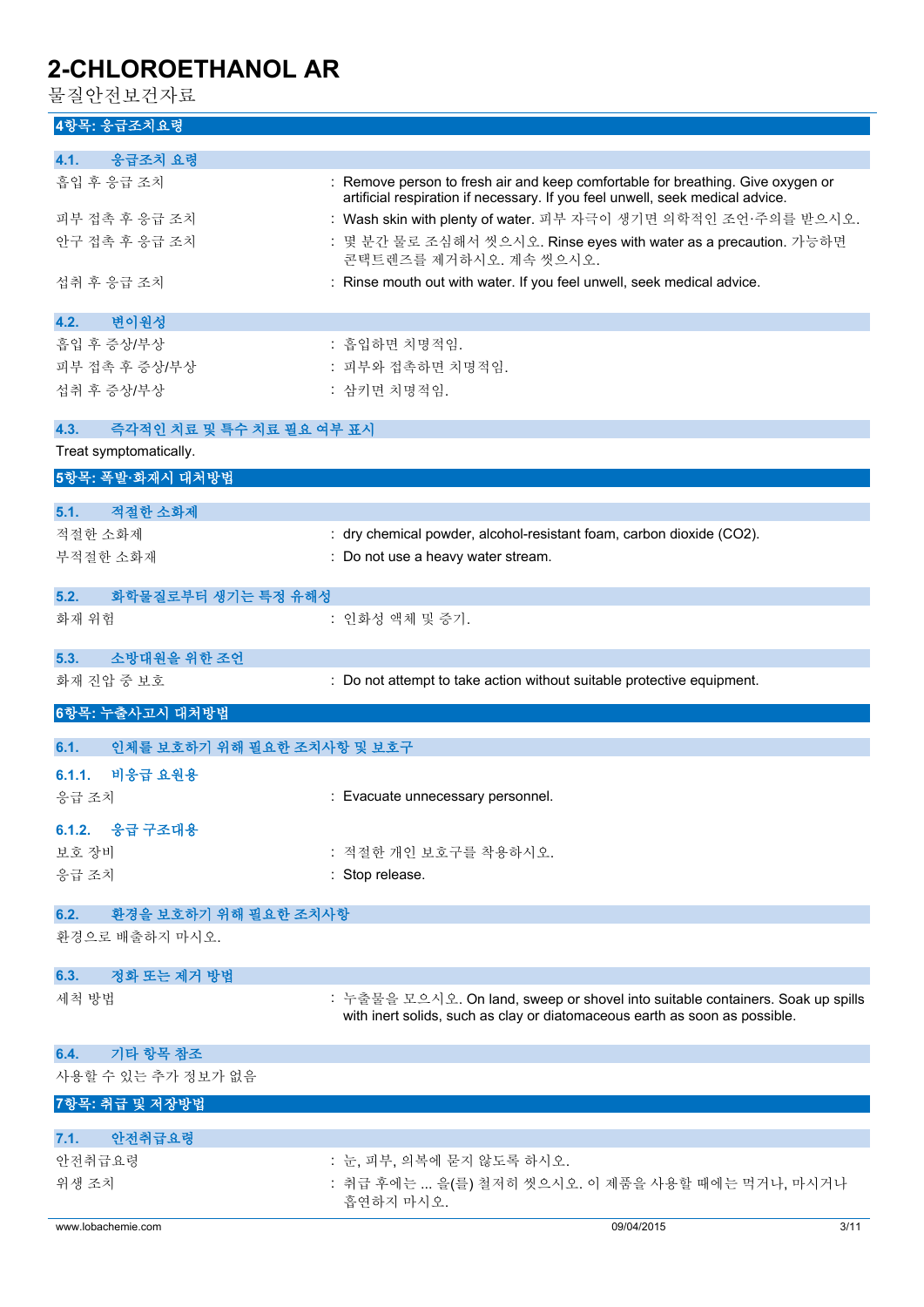물질안전보건자료

### **7.2. 피해야할 조건을 포함한 안전한 저장 방법**

보관 조건 : Store in original container. 용기를 단단히 밀폐하시오. 건조한 장소에 보관하시오.

### **7.3. 특정 최종 사용**

사용할 수 있는 추가 정보가 없음

### **8항목: 노출방지 및 개인보호구**

### **8.1. 제어 매개 변수**

사용할 수 있는 추가 정보가 없음

| 노출방지<br>8.2.                |                                      |
|-----------------------------|--------------------------------------|
| 손보호                         | : 보호 장갑                              |
| 눈보호                         | : Chemical goggles or safety glasses |
| 신체 보호                       | : 적절한 보호복을 착용하시오                     |
| 호흡기 보호                      | : 호흡 보호구를 착용하시오                      |
| 9항목: 물리화학적 특성               |                                      |
| 0.4<br>기보저이 모기치하저 트셔에 비치 져버 |                                      |

| : 자료없음<br>: 7 hPa at 20 $^{\circ}$ C<br>: 2.78<br>: 자료없음 |                                                           |  |
|----------------------------------------------------------|-----------------------------------------------------------|--|
|                                                          |                                                           |  |
|                                                          |                                                           |  |
|                                                          |                                                           |  |
|                                                          |                                                           |  |
| : 자료없음                                                   |                                                           |  |
| : 425 $^{\circ}$ C                                       |                                                           |  |
| : 55 $^{\circ}$ C                                        |                                                           |  |
| : 129 $^{\circ}$ C                                       |                                                           |  |
| : 자료없음                                                   |                                                           |  |
| : -89 $^{\circ}$ C                                       |                                                           |  |
| : 자료없음                                                   |                                                           |  |
| : 자료없음                                                   |                                                           |  |
| : 자료없음                                                   |                                                           |  |
| : sweet pleasant.                                        |                                                           |  |
| : Clear Colorless.                                       |                                                           |  |
|                                                          |                                                           |  |
|                                                          | -- 기는 다 난 불 너 커 커 거 거 이 게 된 18 프<br>: 액체<br>: 80.51 g/mol |  |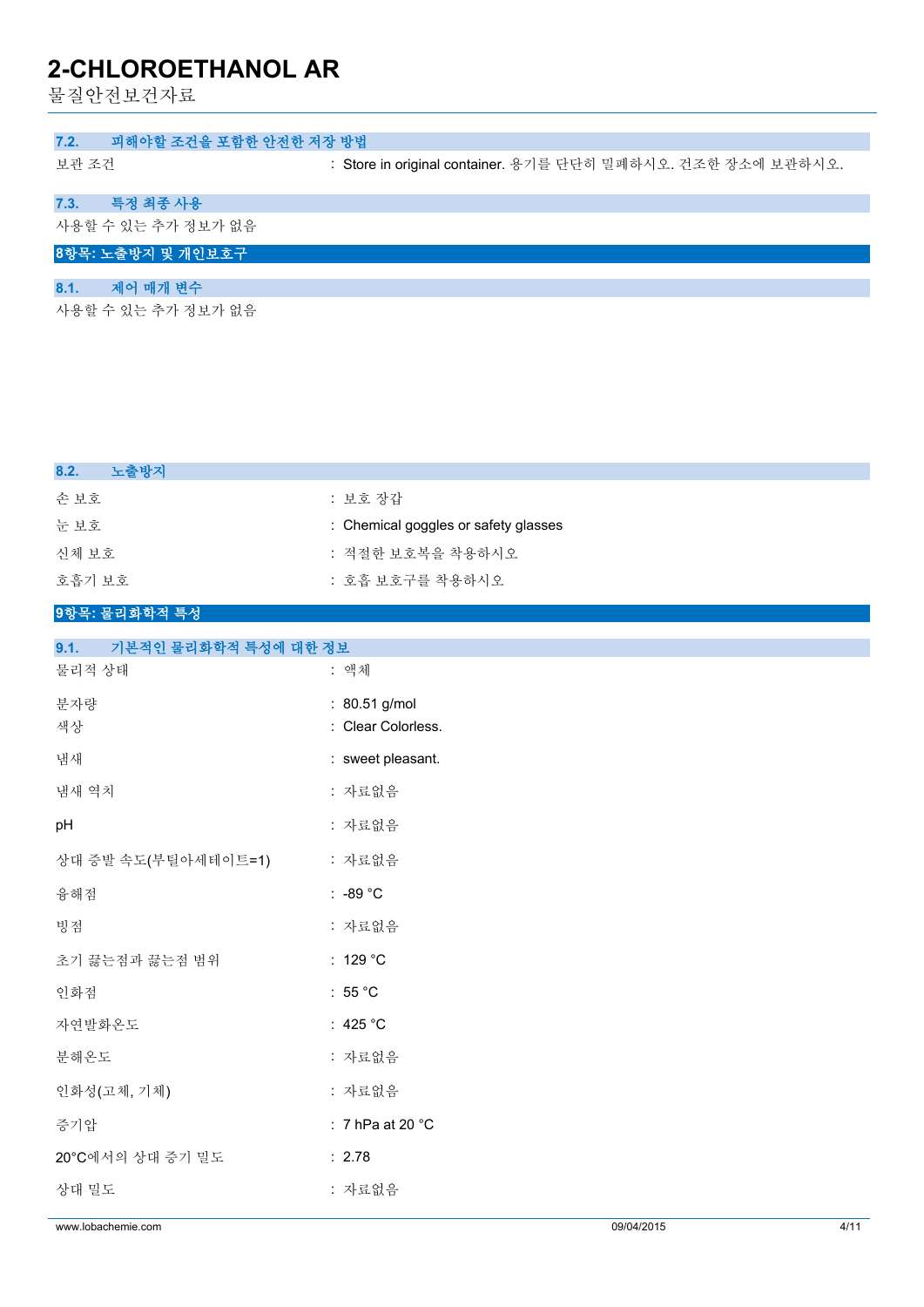물질안전보건자료

| 비중/밀도<br>용해도       | : 1.2 g/cm <sup>3</sup><br>: 물: Easily soluble in cold water |
|--------------------|--------------------------------------------------------------|
| n-옥탄올/물분배계수        | : 자료없음                                                       |
| 점도, 운동학적           | : 자료없음                                                       |
| 젂도. 역학적            | : 자료없음                                                       |
| 폭발성                | : 자료없음                                                       |
| 사화성                | : 자료없음                                                       |
| 인화 또는 폭발 범위의 상한/하한 | $: 0.05 - 0.16$ vol %                                        |

| 그 밖의 참고사항<br>9.2. |  |
|-------------------|--|
|-------------------|--|

사용할 수 있는 추가 정보가 없음

**10항목: 안정성 및 반응성**

### **10.1. 반응성**

사용할 수 있는 추가 정보가 없음

### **10.2. 화학적 안정성**

인화성 액체 및 증기.

### **10.3. 유해 반응의 가능성**

사용할 수 있는 추가 정보가 없음

### **10.4. 피해야 할 조건**

직사광선. Overheating. Open flame. 열. Sparks.

#### **10.5. 피해야 할 물질**

사용할 수 있는 추가 정보가 없음

### **10.6. 분해시 생성되는 유해물질**

사용할 수 있는 추가 정보가 없음

### **11항목: 독성에 관한 정보**

# **11.1. 독성에 대한 정보** 급성 독성 : 기능 : 경구: 삼키면 치명적임. 경피: 피부와 접촉하면 치명적임. 흡입: 흡입하면 치명적임.

| 피부 부식성 / 자극성      | : 분류되지 않음 |
|-------------------|-----------|
| 심한 눈손상 또는 자극성     | : 분류되지 않음 |
| 호흡기 또는 피부 과민성     | : 분류되지 않음 |
| 생식세포 돌연변이 유발성     | : 분류되지 않음 |
| 발암성               | : 뷰류되지 않음 |
|                   |           |
|                   |           |
| 생식독성              | : 분류되지 않음 |
| 특정 표적장기 독성 (1회노출) | : 분류되지 않음 |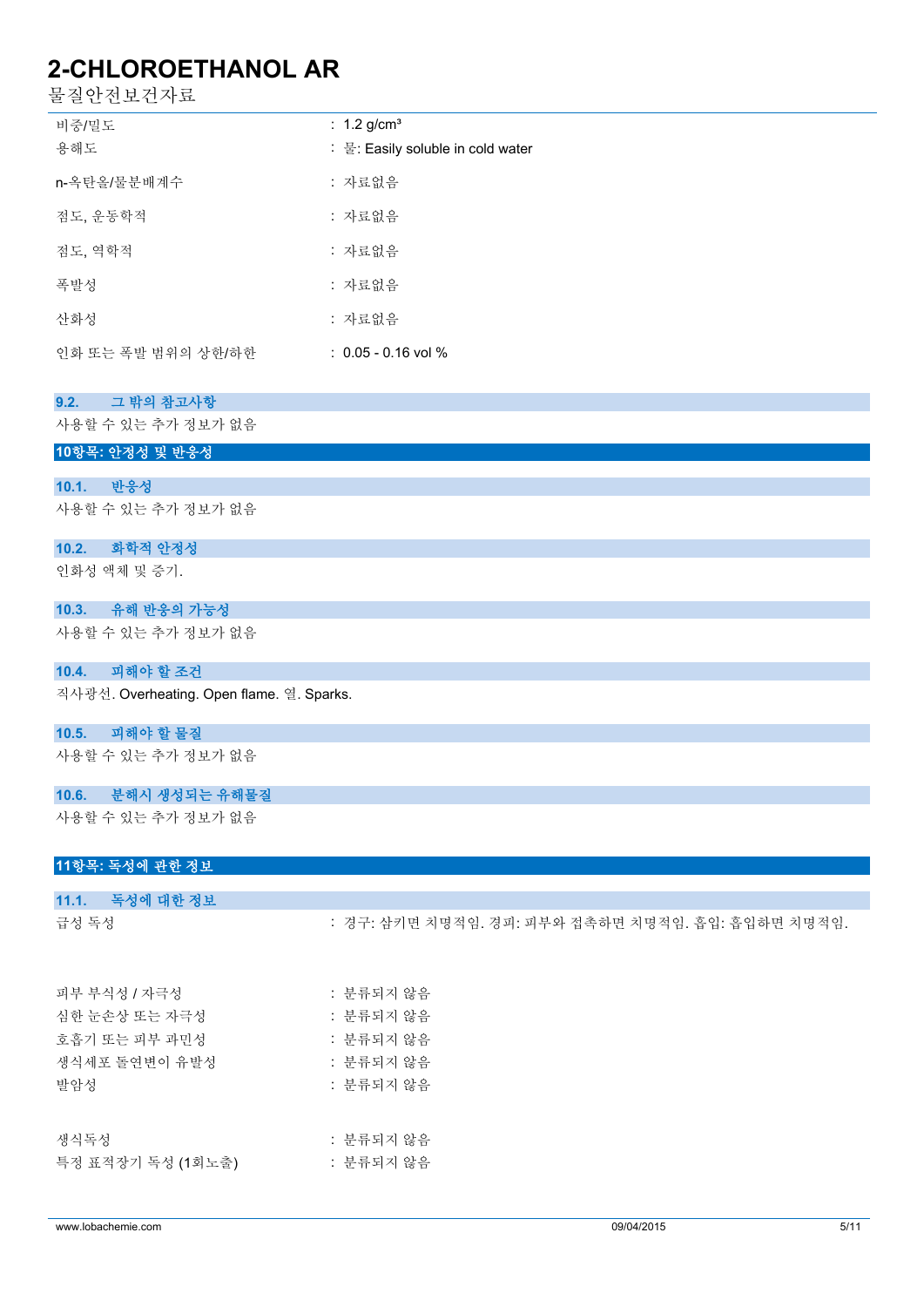물질안전보건자료

| 특정 표적장기 독성 (반복노출) | : 분류되지 않음 |
|-------------------|-----------|
|                   |           |
| 흡인유해성             | : 분류되지 않음 |

인체 건강에 미치는 잠재적 악성 효과 및 증상 : 삼키면 치명적임. 피부와 접촉하면 치명적임.

### **12항목: 환경에 미치는 영향**

### **12.1. 독성**

사용할 수 있는 추가 정보가 없음

### **12.2. 잔류성 및 분해성**

사용할 수 있는 추가 정보가 없음

### **12.3. 생물농축성**

사용할 수 있는 추가 정보가 없음

### **12.4. 토양이동성**

사용할 수 있는 추가 정보가 없음

### **12.5. PBT 및 vPvB 평가 결과**

사용할 수 있는 추가 정보가 없음

|                 | 12.6. 기타 유해 영향             |                                    |
|-----------------|----------------------------|------------------------------------|
|                 | 사용할 수 있는 추가 정보가 없음         |                                    |
|                 | 13항목: 폐기시 주의사항             |                                    |
|                 |                            |                                    |
|                 | 13.1. 폐기물 처리법              |                                    |
| recommendations | Product/Packaging disposal | :  내용물과 용기를 폐기하시오.                 |
| 생태학 - 폐기물       |                            | : Hazardous waste due to toxicity. |

### **14항목: 운송에 필요한 정보**

ADR / RID / IMDG / IATA / ADN 에 따름

| 14.1.<br>유엔번호(UN No.) |        |  |
|-----------------------|--------|--|
| UN-번호(ADR)            | : 1135 |  |
| UN-번호 (IMDG)          | : 1135 |  |
| UN-번호(IATA)           | : 1135 |  |
| UN-번호(ADN)            | : 1135 |  |
| UN-번호(RID)            | : 1135 |  |
|                       |        |  |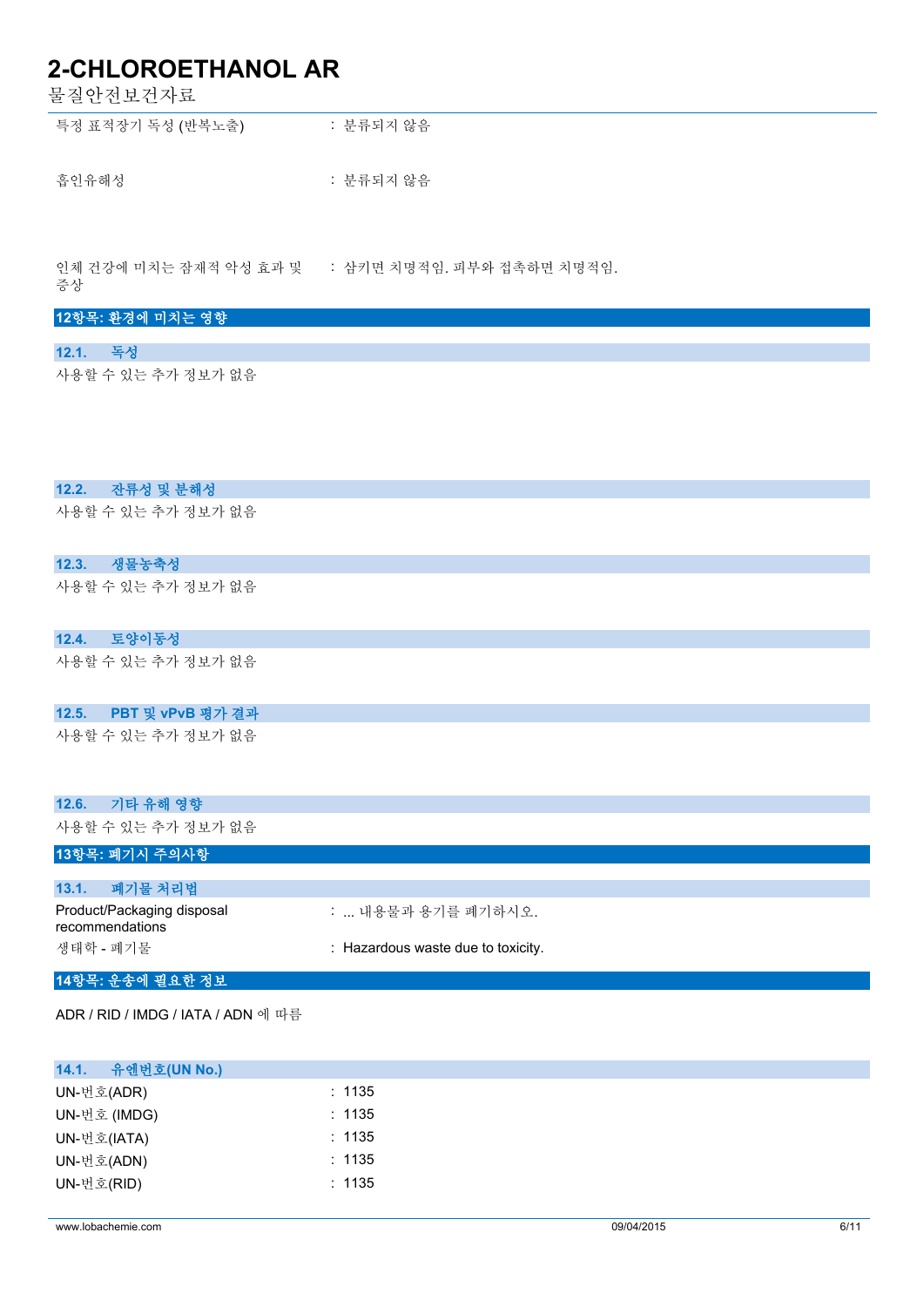물질안전보건자료

| : ETHYLENE CHLOROHYDRIN                                 |
|---------------------------------------------------------|
| : ETHYLENE CHLOROHYDRIN                                 |
| : ETHYLENE CHLOROHYDRIN                                 |
| : ETHYLENE CHLOROHYDRIN                                 |
| $\pm$ ETHYLENE CHLOROHYDRIN                             |
| : UN 1135 ETHYLENE CHLOROHYDRIN, 6.1 (3), I, (C/D)      |
| : UN 1135 ETHYLENE CHLOROHYDRIN, 6.1 (3), I (60°C o.c.) |
| : UN 1135 ETHYLENE CHLOROHYDRIN, 6.1                    |
| : UN 1135 ETHYLENE CHLOROHYDRIN, 6.1 (3), I             |
| : UN 1135 ETHYLENE CHLOROHYDRIN, 6.1 $(3)$ , I          |
|                                                         |
|                                                         |
|                                                         |
| : 6.1(3)                                                |
| : 6.1, 3                                                |
|                                                         |



#### **IMDG**

| 운송 위험 분류 (IMDG)      |  |
|----------------------|--|
| Danger labels (IMDG) |  |



 $: 6.1 (3)$  $: 6.1, 3$ 

**IATA**

운송 위험 분류 (IATA) : 6.1 (3)

### **ADN**

운송 위험 분류 (ADN) : 6.1 (3) Danger labels (ADN) : 6.1, 3

### **RID**

운송 위험 분류 (RID) : 6.1 (3) Danger labels (RID) : 6.1, 3



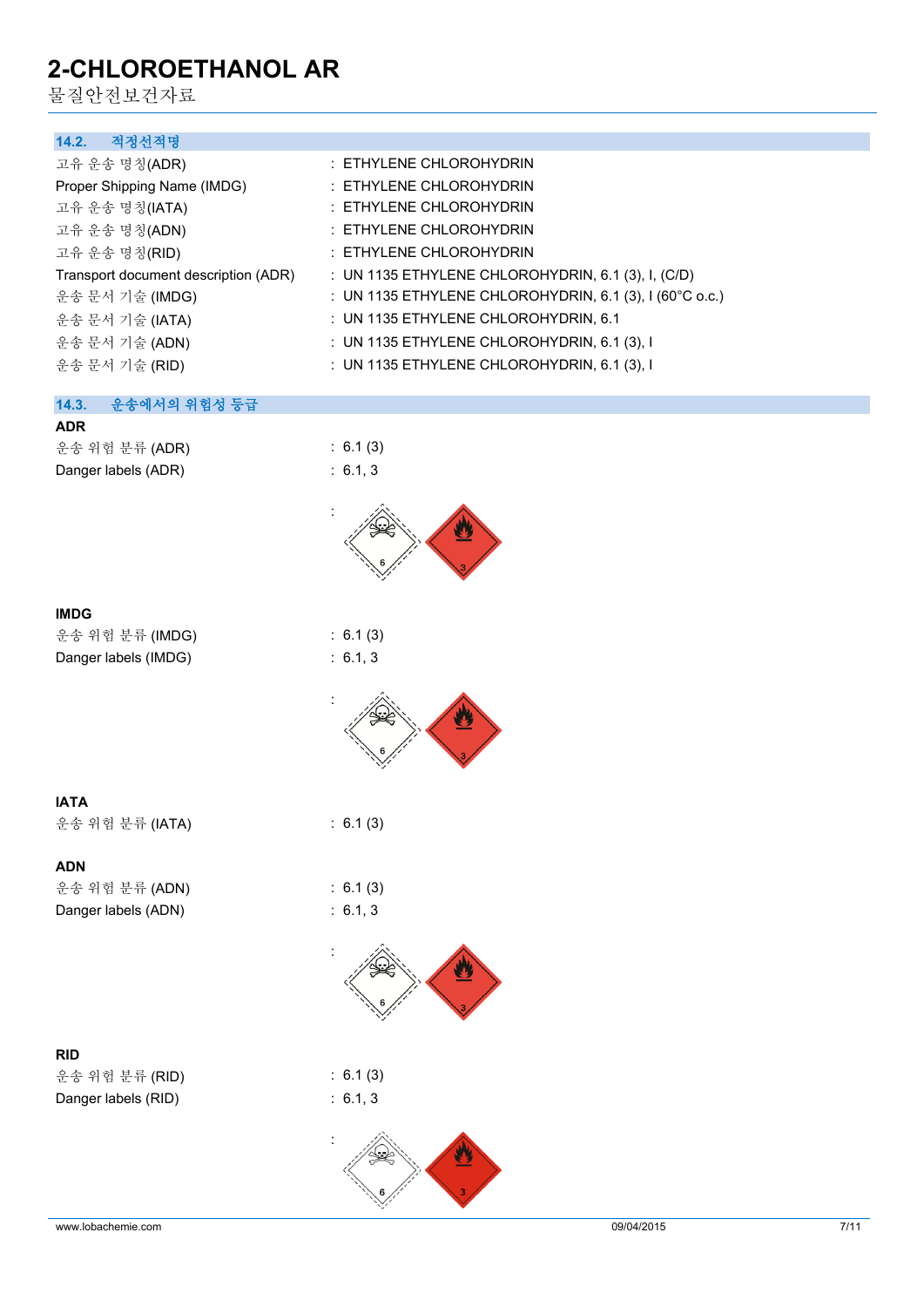물질안전보건자료

| 용기등급<br>14.4.   |               |
|-----------------|---------------|
| 포장 등급(ADR)      | $\pm$ 1       |
| 포장 등급(IMDG)     | $\pm$ 1       |
| 포장 그룹(IATA)     | : 해당없음        |
| 포장 그룹(ADN)      | $\pm$ 1       |
| 포장 등급(RID)      | $\pm$ 1       |
|                 |               |
| 환경 유해성<br>14.5. |               |
| 환경에 위험          | : No          |
| 해양오염물질          | : No          |
| 그 밖의 참고사항       | : 가용 추가 정보 없음 |

#### $14.6.$ **14.6. 사용자를 위한 특별 주의사항**

| - 내륙 수송                                                                                      |                          |
|----------------------------------------------------------------------------------------------|--------------------------|
| 분류 코드(UN)                                                                                    | TF1                      |
| 특수 공급(ADR)                                                                                   | : 354                    |
| 일정량(ADR)                                                                                     | : 0                      |
| 극소량(ADR)                                                                                     | : E0                     |
| Packing instructions (ADR)                                                                   | : P602                   |
| Mixed packing provisions (ADR)                                                               | : MP8, MP17              |
| Portable tank and bulk container<br>instructions (ADR)                                       | T <sub>20</sub>          |
| Portable tank and bulk container special<br>provisions (ADR)                                 | : TP2, TP37              |
| Tank code (ADR)                                                                              | $\ddot{\cdot}$<br>L10CH  |
| Tank special provisions (ADR)                                                                | : TU14, TU15, TE19, TE21 |
| 탱크 수송용 차량                                                                                    | : FL                     |
| 운송 범주(ADR)                                                                                   | : 1                      |
| Special provisions for carriage - Loading, : CV1, CV13, CV28<br>unloading and handling (ADR) |                          |
| Special provisions for carriage - Operation : S2, S9, S14<br>(ADR)                           |                          |
|                                                                                              |                          |
| 위험 식별 번호(Kemler 번호)                                                                          | 663<br>÷                 |
| 오렌지 플레이트                                                                                     | 663<br>1135              |
| 터널 제한 코드 (ADR)                                                                               | : C/D                    |
| EAC 코드                                                                                       | $: \cdot 2W$             |
| APP 코드                                                                                       | : $A(f)$                 |
| - 해상 운송                                                                                      |                          |
| Special provision (IMDG)                                                                     | : 354                    |
| Limited quantities (IMDG)                                                                    | 0                        |
| 극소량(IMDG)                                                                                    | $\mathsf{E}$ E0          |
| Packing instructions (IMDG)                                                                  | : P602                   |
| Tank instructions (IMDG)                                                                     | : T20                    |
| Tank special provisions (IMDG)                                                               | TP2, TP13, TP37          |
| EmS-No. (Fire)                                                                               | $:$ F-F                  |
| EmS-No. (Spillage)                                                                           | $S-D$                    |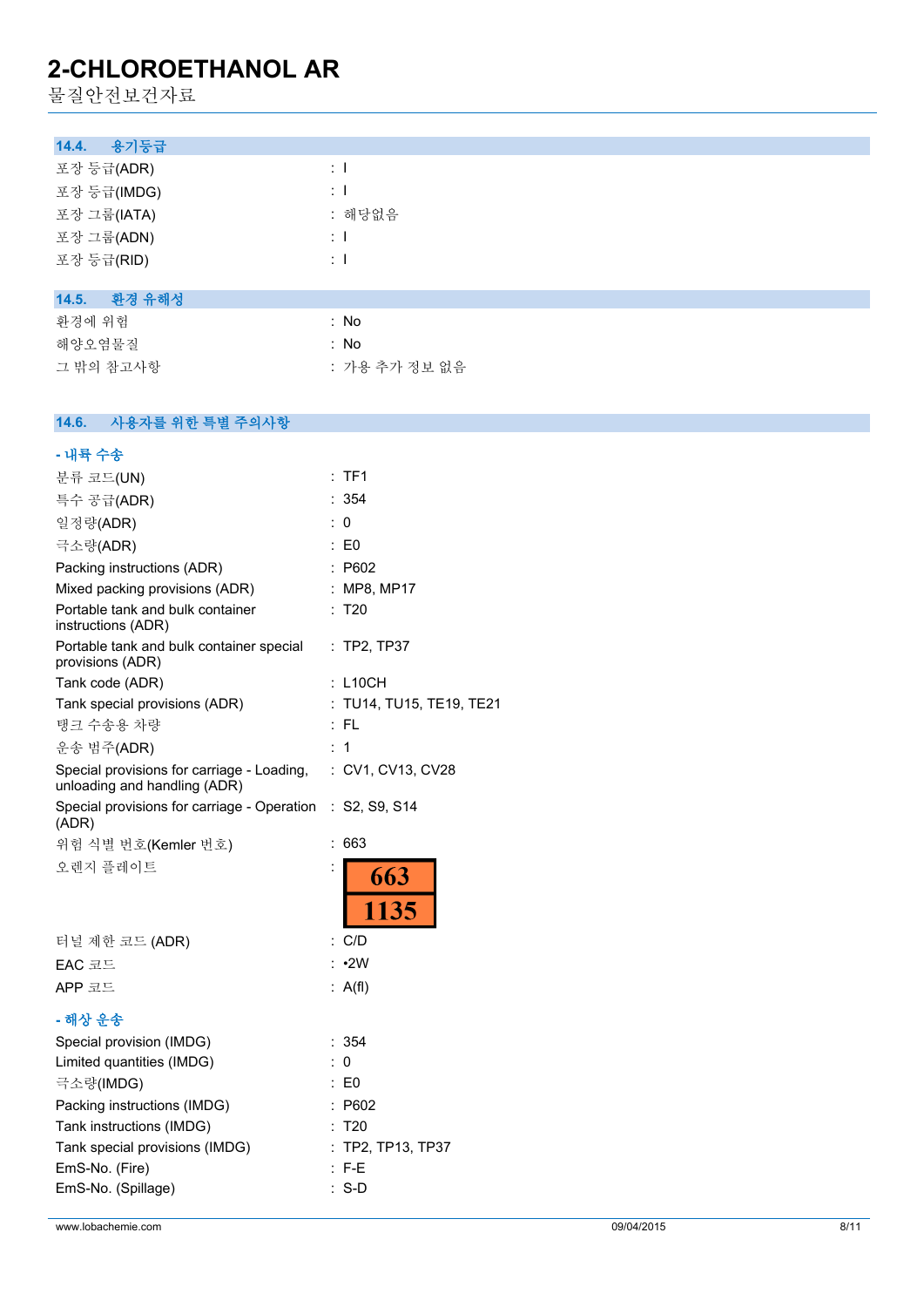물질안전보건자료

| Stowage category (IMDG)                                          | : D                            |
|------------------------------------------------------------------|--------------------------------|
| Stowage and handling (IMDG)                                      | $:$ SW2                        |
| 인화점 (IMDG)                                                       | $:60^{\circ}$ C o.c.           |
| MFAG-번호                                                          | : 131                          |
| - 항공 운송                                                          |                                |
| PCA 제한 수량(IATA)                                                  | : Forbidden                    |
| PCA 제한 수량 최대 순수량(IATA)                                           | : Forbidden                    |
| PCA 포장 지침(IATA)                                                  | : Forbidden                    |
| PCA 최대 순수량(IATA)                                                 | : Forbidden                    |
| CAO 포장 지침(IATA)                                                  | : Forbidden                    |
| CAO 최대 순수량(IATA)                                                 | : Forbidden                    |
| ERG 코드(IATA)                                                     | : 6F                           |
| - 국내 수로 운송                                                       |                                |
| 분류 코드(ADN)                                                       | :TF1                           |
| 특별 공급(ADN)                                                       | : 354, 802                     |
| 일정량(ADN)                                                         | : 0                            |
| 극소량(ADN)                                                         | $\therefore$ EO                |
| Carriage permitted (ADN)                                         | : T                            |
| Equipment required (ADN)                                         | $:$ PP, EP, EX, TOX, A         |
| Ventilation (ADN)                                                | : VE01, VE02                   |
| Number of blue cones/lights (ADN)                                | $\therefore$ 2                 |
| - 철도 수송                                                          |                                |
| Classification code (RID)                                        | :TF1                           |
| 특별 공급(RID)                                                       | : 354                          |
| 한정 수량(RID)                                                       | : 0                            |
| 극소량(RID)                                                         | $\therefore$ E0                |
| Packing instructions (RID)                                       | $\therefore$ P602              |
| Mixed packing provisions (RID)                                   | $\therefore$ MP8, MP17         |
| Portable tank and bulk container<br>instructions (RID)           | : T20                          |
| Portable tank and bulk container special<br>provisions (RID)     | $\therefore$ TP2, TP37         |
| Tank codes for RID tanks (RID)                                   | : L10CH                        |
| Special provisions for RID tanks (RID)                           | : TU14, TU15, TU38, TE21, TE22 |
| 운송 범주(RID)                                                       | : 1                            |
| Special provisions for carriage - Loading<br>and unloading (RID) | : CW13, CW28, CW31             |
| Hazard identification number (RID)                               | : 663                          |

**14.7. MARPOL 73/78 별첨 II 및 IBC 코드에 따른 대량 운송**

해당없음

### **15항목: 법적 규제현황**

### **15.1. 안전, 보건 및 환경과 관련하여 단일물질 또는 혼합물에 대한 특별 규정/법규**

### **15.1.1. EU 규정**

REACH의 별첨 XVII 규제사항에 따른 제한 없음 2-CHLOROETHANOL AR is not on the REACH Candidate List 2-CHLOROETHANOL AR is not on the REACH Annex XIV List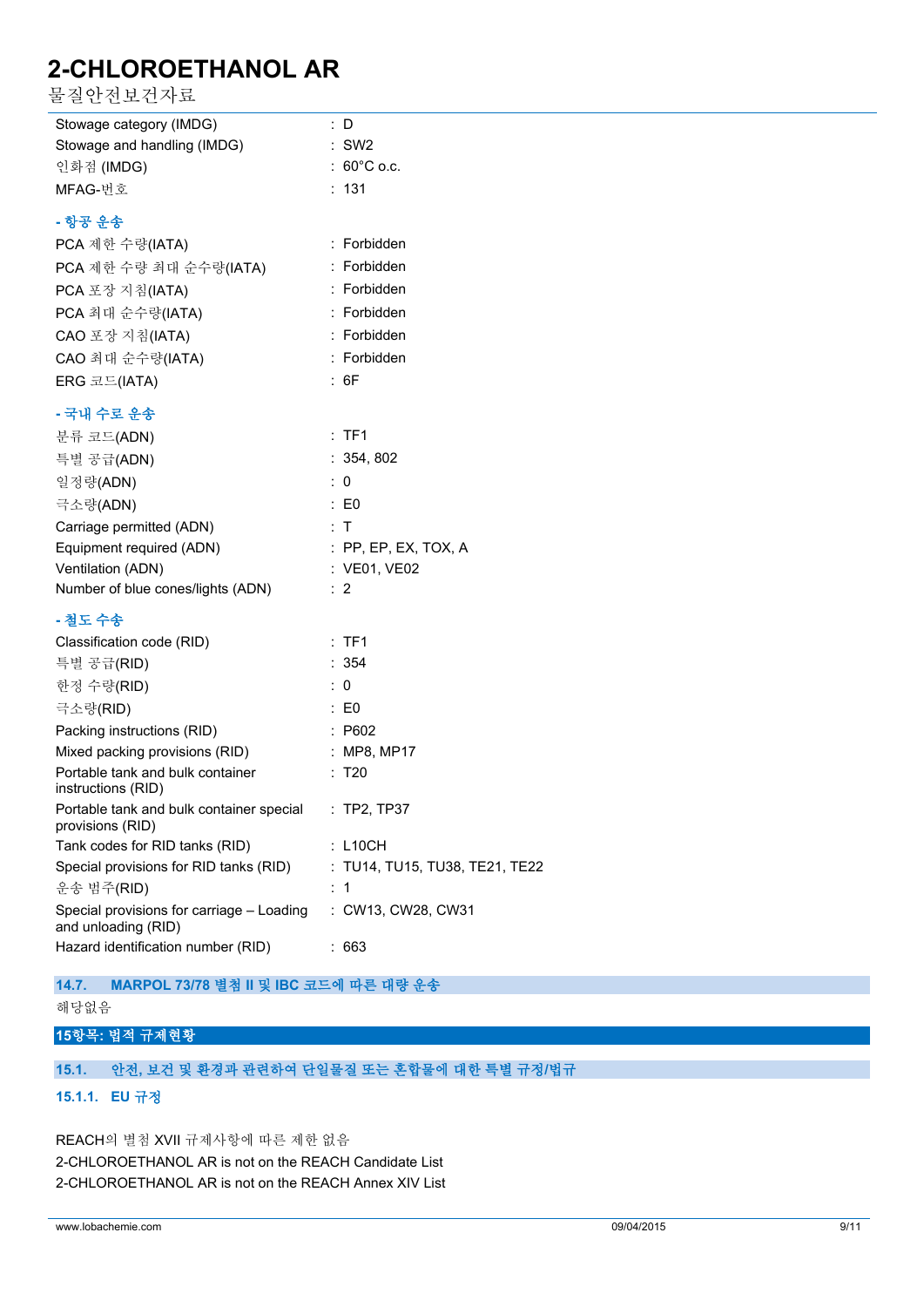물질안전보건자료

### **15.1.2. 국가 규정**

### **독일**

| AwSV/VwVwS Annex reference                                                     | : Water hazard class (WGK) 3, strongly hazardous to water (Classification according<br>to VwVwS, Annex 2; WGK No 229)      |
|--------------------------------------------------------------------------------|----------------------------------------------------------------------------------------------------------------------------|
| 12th Ordinance Implementing the Federal<br>Immission Control Act - 12. BlmSchV | : 12차 BlmSchV(배출 방지 법령) (심각한 사고에 대한 규정) 미대상                                                                                |
| 덴마크                                                                            |                                                                                                                            |
| Class for fire hazard                                                          | $\therefore$ Class II-1                                                                                                    |
| Store unit                                                                     | $: 5$ liter                                                                                                                |
| <b>Classification remarks</b>                                                  | : $R10 < H226$ ; H300+H310+H330>; Emergency management quidelines for the<br>storage of flammable liquids must be followed |
| 덴마크 규정 권장사항                                                                    | : Young people below the age of 18 years are not allowed to use the product                                                |
|                                                                                | Pregnant/breastfeeding women working with the product must not be in direct<br>contact with the product                    |

### **15.2. 화학 물질 안정성 평가**

사용할 수 있는 추가 정보가 없음

#### **16항목: 그 밖의 참고사항**

R-, H- 및 EUH-단락 전문:

| Acute Tox. 1 (Dermal)     | 급성독성-경피 의 구분 1                                                  |
|---------------------------|-----------------------------------------------------------------|
| Acute Tox. 1 (Oral)       | 급성독성-경구 의 구분 1                                                  |
| Acute Tox. 2 (Inhalation) | 급성독성-흡입 의 구분 2                                                  |
| Flam. Liq. 3              | 인화성 액체 의 구분 3                                                   |
| H <sub>226</sub>          | 인화성 액체 및 증기                                                     |
| H300                      | 삼키면 치명적임                                                        |
| H310                      | 피부와 접촉하면 치명적임                                                   |
| H330                      | 흡입하면 치명적임                                                       |
| R26/27/28                 | Very toxic by inhalation, in contact with skin and if swallowed |
| $T+$                      | 매우 독성이 강함                                                       |

*본 정보는 현재 저희가 보유하고 있는 지식을 토대로 한 것이며 보건, 안전 및 환경 요건에 대해서만 제품을 설명하고자 하는 것입니다. 그러므로 제품의 특수한 속성을 보장하는 것으로 해석되어서는 안 됩니다.*